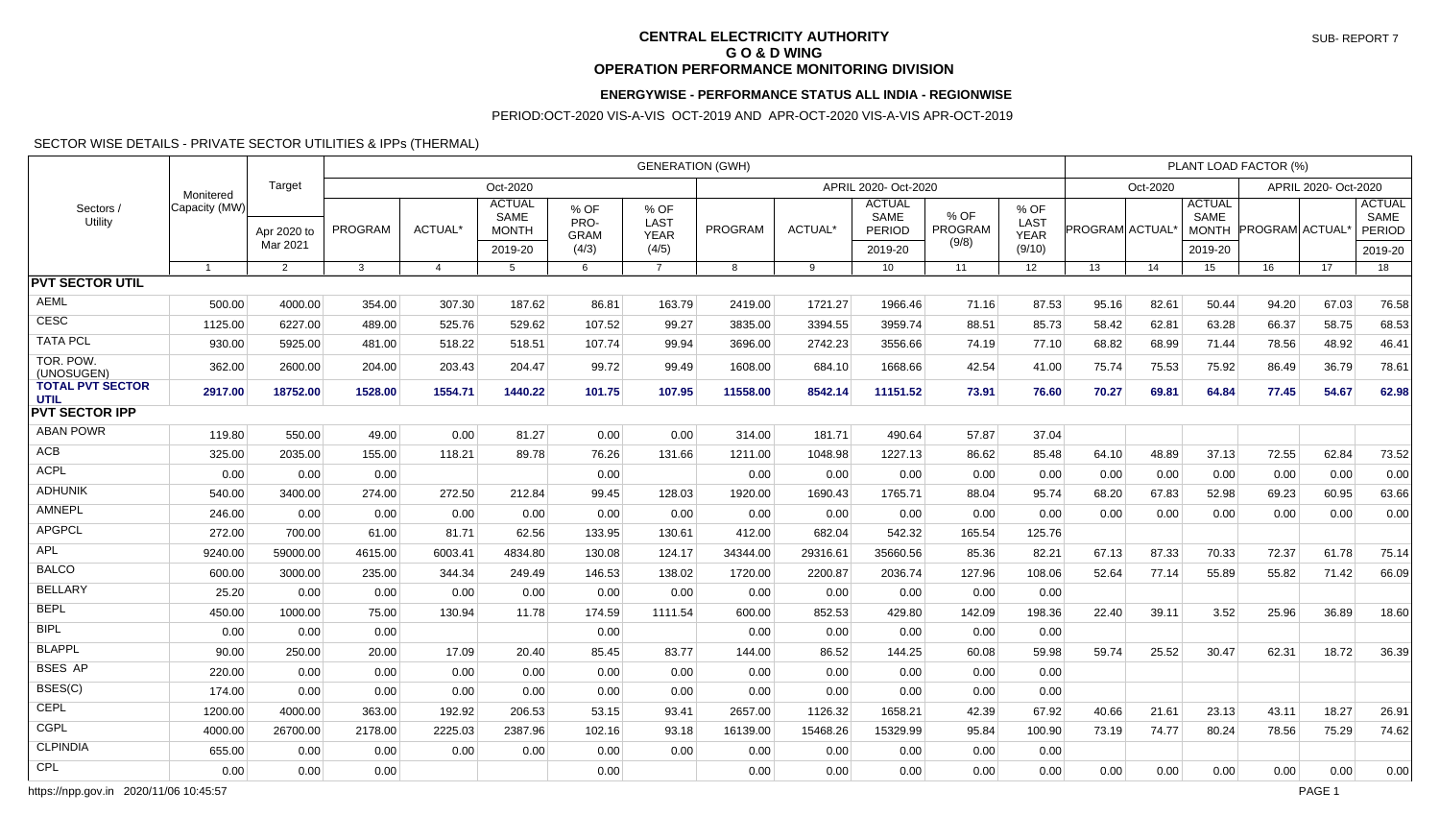# SECTOR WISE DETAILS - PRIVATE SECTOR UTILITIES & IPPs (THERMAL)

| Sectors /<br>Utility |                | Target<br>Monitered<br>Apr 2020 to<br>Mar 2021 | <b>GENERATION (GWH)</b> |                |                                                  |                                      |                                      |                      |                |                                                   |                                 |                                              |                             |          | PLANT LOAD FACTOR (%)                            |                      |       |                                            |  |  |  |
|----------------------|----------------|------------------------------------------------|-------------------------|----------------|--------------------------------------------------|--------------------------------------|--------------------------------------|----------------------|----------------|---------------------------------------------------|---------------------------------|----------------------------------------------|-----------------------------|----------|--------------------------------------------------|----------------------|-------|--------------------------------------------|--|--|--|
|                      |                |                                                | Oct-2020                |                |                                                  |                                      |                                      | APRIL 2020- Oct-2020 |                |                                                   |                                 |                                              |                             | Oct-2020 |                                                  | APRIL 2020- Oct-2020 |       |                                            |  |  |  |
|                      | Capacity (MW)  |                                                | <b>PROGRAM</b>          | <b>ACTUAL*</b> | <b>ACTUAL</b><br>SAME<br><b>MONTH</b><br>2019-20 | % OF<br>PRO-<br><b>GRAM</b><br>(4/3) | % OF<br>LAST<br><b>YEAR</b><br>(4/5) | PROGRAM              | <b>ACTUAL*</b> | <b>ACTUAL</b><br>SAME<br><b>PERIOD</b><br>2019-20 | % OF<br><b>PROGRAM</b><br>(9/8) | % OF<br><b>LAST</b><br><b>YEAR</b><br>(9/10) | PROGRAM ACTUAL <sup>®</sup> |          | <b>ACTUAL</b><br>SAME<br><b>MONTH</b><br>2019-20 | PROGRAM ACTUAL       |       | <b>ACTUAL</b><br>SAME<br>PERIOD<br>2019-20 |  |  |  |
|                      | $\overline{1}$ | 2                                              | 3                       | $\overline{4}$ | 5                                                | 6                                    | $\overline{7}$                       | $\mathbf{a}$         | 9              | 10 <sup>1</sup>                                   | 11                              | 12                                           | 13                          | 14       | 15 <sub>1</sub>                                  | 16                   | 17    | 18                                         |  |  |  |
| <b>DBPCL</b>         | 1200.00        | 7000.00                                        | 526.00                  | 611.62         | 441.70                                           | 116.28                               | 138.47                               | 4144.00              | 4262.68        | 3724.45                                           | 102.86                          | 114.45                                       | 58.92                       | 68.51    | 49.47                                            | 67.24                | 69.16 | 60.43                                      |  |  |  |
| <b>DIPL</b>          | 600.00         | 2200.00                                        | 186.00                  | 376.53         | 354.62                                           | 202.44                               | 106.18                               | 1464.00              | 2396.81        | 1832.59                                           | 163.72                          | 130.79                                       | 41.67                       | 84.35    | 79.44                                            | 47.51                | 77.78 | 59.47                                      |  |  |  |
| <b>EPGL</b>          | 1200.00        | 3000.00                                        | 278.00                  | 254.78         | 453.80                                           | 91.65                                | 56.14                                | 1649.00              | 2169.18        | 1823.39                                           | 131.55                          | 118.96                                       | 31.14                       | 28.54    | 50.83                                            | 26.76                | 35.20 | 29.59                                      |  |  |  |
| <b>ESSAR</b>         | 515.00         | 0.00                                           | 0.00                    | 0.00           | 0.00                                             | 0.00                                 | 0.00                                 | 0.00                 | 0.00           | 0.00                                              | 0.00                            | 0.00                                         |                             |          |                                                  |                      |       |                                            |  |  |  |
| <b>ESSARPMPL</b>     | 1200.00        | 4000.00                                        | 400.00                  | 314.52         | 229.11                                           | 78.63                                | 137.28                               | 2518.00              | 1888.58        | 2219.33                                           | 75.00                           | 85.10                                        | 44.80                       | 35.23    | 25.66                                            | 40.86                | 30.64 | 36.01                                      |  |  |  |
| <b>GAUTAMI</b>       | 464.00         | 0.00                                           | 0.00                    | 0.00           | 0.00                                             | 0.00                                 | 0.00                                 | 0.00                 | 0.00           | 0.00                                              | 0.00                            | 0.00                                         |                             |          |                                                  |                      |       |                                            |  |  |  |
| <b>GCEL</b>          | 1370.00        | 4000.00                                        | 323.00                  | 733.63         | 327.38                                           | 227.13                               | 224.09                               | 2254.00              | 3321.38        | 2987.74                                           | 147.35                          | 111.17                                       | 31.69                       | 71.98    | 32.12                                            | 32.03                | 47.20 | 42.46                                      |  |  |  |
| <b>GEPL</b>          | 120.00         | 0.00                                           | 0.00                    | 0.00           | 0.00                                             | 0.00                                 | 0.00                                 | 0.00                 | 0.00           | 0.00                                              | 0.00                            | 0.00                                         | 0.00                        | 0.00     | 0.00                                             | 0.00                 | 0.00  | 0.00                                       |  |  |  |
| <b>GIPCL</b>         | 660.00         | 3400.00                                        | 279.00                  | 259.71         | 284.44                                           | 93.09                                | 91.31                                | 2037.00              | 1835.09        | 1867.39                                           | 90.09                           | 98.27                                        | 75.00                       | 69.81    | 76.46                                            | 79.32                | 70.94 | 72.72                                      |  |  |  |
| <b>GIPL</b>          | 225.00         | 350.00                                         | 31.00                   | 0.00           | 0.00                                             | 0.00                                 | 0.00                                 | 214.00               | 0.00           | 384.62                                            | 0.00                            | 0.00                                         |                             |          |                                                  |                      |       |                                            |  |  |  |
| <b>GMR ENERG</b>     | 1870.00        | 11500.00                                       | 924.00                  | 1159.88        | 694.09                                           | 125.53                               | 167.11                               | 7005.00              | 6126.09        | 5649.18                                           | 87.45                           | 108.44                                       | 75.27                       | 94.48    | 56.54                                            | 82.66                | 72.29 | 66.66                                      |  |  |  |
| GPGSL (GVK)          | 540.00         | 2600.00                                        | 212.00                  | 79.24          | 91.19                                            | 37.38                                | 86.90                                | 1506.00              | 952.75         | 1207.79                                           | 63.26                           | 78.88                                        | 52.77                       | 19.72    | 22.70                                            | 54.30                | 34.35 | 43.55                                      |  |  |  |
| <b>GREL</b>          | 768.00         | 0.00                                           | 0.00                    | 0.00           | 0.00                                             | 0.00                                 | 0.00                                 | 0.00                 | 0.00           | 0.00                                              | 0.00                            | 0.00                                         |                             |          |                                                  |                      |       |                                            |  |  |  |
| GVKP&IL              | 220.00         | 0.00                                           | 0.00                    | 0.00           | 0.00                                             | 0.00                                 | 0.00                                 | 0.00                 | 0.00           | 0.00                                              | 0.00                            | 0.00                                         |                             |          |                                                  |                      |       |                                            |  |  |  |
| <b>HEL</b>           | 600.00         | 4300.00                                        | 345.00                  | 387.32         | 385.64                                           | 112.27                               | 100.44                               | 2719.00              | 2603.34        | 2784.95                                           | 95.75                           | 93.48                                        | 77.28                       | 86.77    | 86.39                                            | 88.23                | 84.48 | 90.37                                      |  |  |  |
| HMEL                 | 300.00         | 1000.00                                        | 46.00                   | 33.70          | 0.00                                             | 73.26                                | 0.00                                 | 671.00               | 48.57          | 10.02                                             | 7.24                            | 484.73                                       | 20.61                       | 15.10    | 0.00                                             | 43.55                | 3.15  | 0.65                                       |  |  |  |
| <b>HNPC</b>          | 1040.00        | 2500.00                                        | 186.00                  | 0.00           | 236.28                                           | 0.00                                 | 0.00                                 | 1479.00              | 1143.82        | 1761.60                                           | 77.34                           | 64.93                                        | 24.04                       | 0.00     | 30.54                                            | 27.69                | 21.41 | 32.98                                      |  |  |  |
| <b>IBPIL</b>         | 650.00         | 0.00                                           | 0.00                    | 0.00           | 0.00                                             | 0.00                                 | 0.00                                 | 0.00                 | 0.00           | 0.00                                              | 0.00                            | 0.00                                         | 0.00                        | 0.00     | 0.00                                             | 0.00                 | 0.00  | 0.00                                       |  |  |  |
| <b>IEPL</b>          | 270.00         | 0.00                                           | 0.00                    | 0.00           | 0.00                                             | 0.00                                 | 0.00                                 | 0.00                 | 0.00           | 0.00                                              | 0.00                            | 0.00                                         | 0.00                        | 0.00     | 0.00                                             | 0.00                 | 0.00  | 0.00                                       |  |  |  |
| <b>ITPCL</b>         | 1200.00        | 6500.00                                        | 542.00                  | 317.02         | 734.51                                           | 58.49                                | 43.16                                | 3564.00              | 3013.24        | 3876.44                                           | 84.55                           | 77.73                                        | 60.71                       | 35.51    | 82.27                                            | 57.83                | 48.89 | 62.90                                      |  |  |  |
| <b>JHAPL</b>         | 600.00         | 3000.00                                        | 246.00                  | 315.69         | 253.92                                           | 128.33                               | 124.33                               | 1672.00              | 1952.59        | 1532.45                                           | 116.78                          | 127.42                                       | 55.11                       | 70.72    | 56.88                                            | 54.26                | 63.36 | 49.73                                      |  |  |  |
| JhPL(HR)             | 1320.00        | 7000.00                                        | 571.00                  | 606.31         | 292.23                                           | 106.18                               | 207.48                               | 4067.00              | 2434.68        | 3740.53                                           | 59.86                           | 65.09                                        | 58.14                       | 61.74    | 29.76                                            | 59.99                | 35.91 | 55.17                                      |  |  |  |
| <b>JITPL</b>         | 1200.00        | 4000.00                                        | 362.00                  | 248.00         | 366.21                                           | 68.51                                | 67.72                                | 2016.00              | 3031.18        | 2808.96                                           | 150.36                          | 107.91                                       | 40.55                       | 27.78    | 41.02                                            | 32.71                | 49.18 | 45.58                                      |  |  |  |
| <b>JPL</b>           | 3400.00        | 9400.00                                        | 721.00                  | 1217.09        | 515.20                                           | 168.81                               | 236.24                               | 5505.00              | 6139.71        | 5767.52                                           | 111.53                          | 106.45                                       | 28.50                       | 48.11    | 20.37                                            | 31.52                | 35.16 | 33.03                                      |  |  |  |
| <b>JPPVL</b>         | 1820.00        | 8500.00                                        | 661.00                  | 955.68         | 804.35                                           | 144.58                               | 118.81                               | 4911.00              | 5000.80        | 5283.08                                           | 101.83                          | 94.66                                        | 48.82                       | 70.58    | 59.40                                            | 52.54                | 53.50 | 56.52                                      |  |  |  |
| <b>JSWEL</b>         | 2060.00        | 11700.00                                       | 829.00                  | 967.71         | 826.58                                           | 116.73                               | 117.07                               | 6951.00              | 5091.84        | 6399.67                                           | 73.25                           | 79.56                                        | 54.09                       | 63.14    | 53.93                                            | 65.70                | 48.13 | 60.49                                      |  |  |  |
| <b>KONA</b>          | 445.00         | 0.00                                           | 0.00                    | 0.00           | 0.00                                             | 0.00                                 | 0.00                                 | 0.00                 | 0.00           | 0.00                                              | 0.00                            | 0.00                                         |                             |          |                                                  |                      |       |                                            |  |  |  |
| <b>KONDAPALI</b>     | 1476.14        | 780.00                                         | 66.00                   | 101.76         | 65.64                                            | 154.18                               | 155.03                               | 459.00               | 593.34         | 347.59                                            | 129.27                          | 170.70                                       |                             |          |                                                  |                      |       |                                            |  |  |  |
| LANCO                | 600.00         | 3800.00                                        | 286.00                  | 379.19         | 303.28                                           | 132.58                               | 125.03                               | 2250.00              | 2725.03        | 2031.39                                           | 121.11                          | 134.15                                       | 64.07                       | 84.94    | 67.94                                            | 73.01                | 88.43 | 65.92                                      |  |  |  |
| <b>LAPPL</b>         | 1200.00        | 8600.00                                        | 323.00                  | 781.27         | 684.55                                           | 241.88                               | 114.13                               | 4978.00              | 5116.52        | 4866.26                                           | 102.78                          | 105.14                                       | 36.18                       | 87.51    | 76.67                                            | 80.77                | 83.02 | 78.96                                      |  |  |  |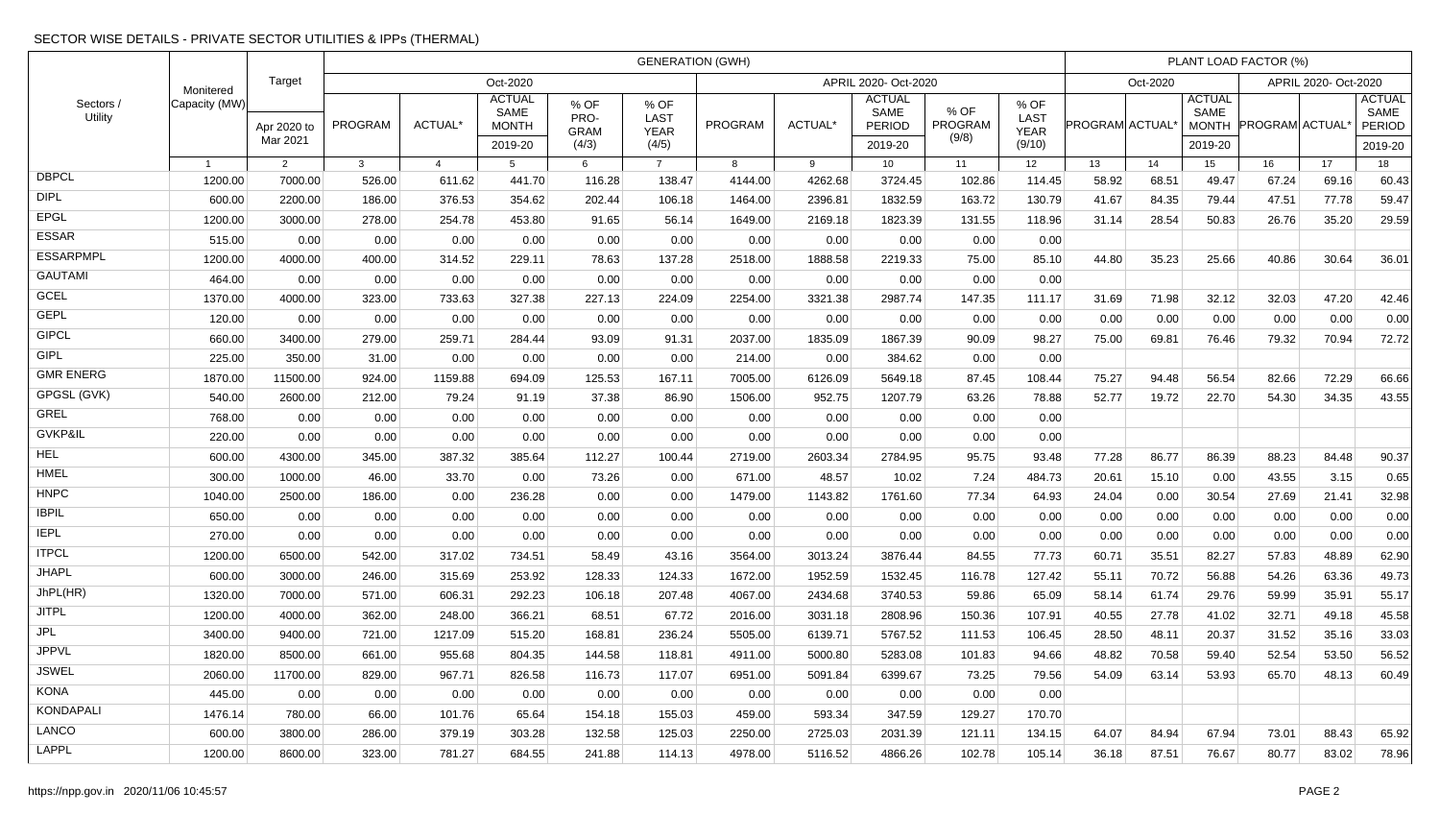# SECTOR WISE DETAILS - PRIVATE SECTOR UTILITIES & IPPs (THERMAL)

| Sectors /<br>Utility |                |                         | <b>GENERATION (GWH)</b> |                |                                                  |                                      |                                      |                      |          |                                                   |                          |                                              |                 |          | PLANT LOAD FACTOR (%)                            |                      |       |                                            |  |  |  |
|----------------------|----------------|-------------------------|-------------------------|----------------|--------------------------------------------------|--------------------------------------|--------------------------------------|----------------------|----------|---------------------------------------------------|--------------------------|----------------------------------------------|-----------------|----------|--------------------------------------------------|----------------------|-------|--------------------------------------------|--|--|--|
|                      | Monitered      | Target                  | Oct-2020                |                |                                                  |                                      |                                      | APRIL 2020- Oct-2020 |          |                                                   |                          |                                              |                 | Oct-2020 |                                                  | APRIL 2020- Oct-2020 |       |                                            |  |  |  |
|                      | Capacity (MW)  | Apr 2020 to<br>Mar 2021 | <b>PROGRAM</b>          | <b>ACTUAL*</b> | <b>ACTUAL</b><br>SAME<br><b>MONTH</b><br>2019-20 | % OF<br>PRO-<br><b>GRAM</b><br>(4/3) | % OF<br>LAST<br><b>YEAR</b><br>(4/5) | PROGRAM              | ACTUAL*  | <b>ACTUAL</b><br>SAME<br><b>PERIOD</b><br>2019-20 | % OF<br>PROGRAM<br>(9/8) | % OF<br><b>LAST</b><br><b>YEAR</b><br>(9/10) | PROGRAM ACTUAL* |          | <b>ACTUAL</b><br>SAME<br><b>MONTH</b><br>2019-20 | PROGRAM ACTUAL       |       | <b>ACTUAL</b><br>SAME<br>PERIOD<br>2019-20 |  |  |  |
|                      | $\overline{1}$ | 2                       | $\mathbf{3}$            | $\overline{4}$ | 5                                                | 6                                    | $\overline{7}$                       | 8                    | 9        | 10 <sup>1</sup>                                   | 11                       | 12                                           | 13              | 14       | 15                                               | 16                   | 17    | 18                                         |  |  |  |
| <b>LBPL</b>          | 0.00           | 0.00                    | 0.00                    |                |                                                  | 0.00                                 |                                      | 0.00                 | 0.00     | 0.00                                              | 0.00                     | 0.00                                         | 0.00            | 0.00     | 0.00                                             | 0.00                 | 0.00  | 0.00                                       |  |  |  |
| <b>LPGCL</b>         | 1980.00        | 10500.00                | 808.00                  | 902.58         | 758.76                                           | 111.71                               | 118.95                               | 6368.00              | 4902.96  | 5304.09                                           | 76.99                    | 92.44                                        | 54.85           | 61.27    | 51.51                                            | 62.62                | 48.21 | 52.16                                      |  |  |  |
| <b>LVS POWER</b>     | 36.80          | 0.00                    | 0.00                    | 0.00           | 0.00                                             | 0.00                                 | 0.00                                 | 0.00                 | 0.00     | 0.00                                              | 0.00                     | 0.00                                         |                 |          |                                                  |                      |       |                                            |  |  |  |
| <b>LVTPL</b>         | 0.00           | 0.00                    | 0.00                    |                |                                                  | 0.00                                 |                                      | 0.00                 | 0.00     | 0.00                                              | 0.00                     | 0.00                                         | 0.00            | 0.00     | 0.00                                             | 0.00                 | 0.00  | 0.00                                       |  |  |  |
| <b>MADURAIP</b>      | 106.00         | 0.00                    | 0.00                    | 0.00           | 0.00                                             | 0.00                                 | 0.00                                 | 0.00                 | 0.00     | 0.00                                              | 0.00                     | 0.00                                         |                 |          |                                                  |                      |       |                                            |  |  |  |
| <b>MBPMPL</b>        | 1200.00        | 7000.00                 | 572.00                  | 679.40         | 435.84                                           | 118.78                               | 155.88                               | 4050.00              | 3666.04  | 4122.38                                           | 90.52                    | 88.93                                        | 64.07           | 76.10    | 48.82                                            | 65.71                | 59.48 | 66.89                                      |  |  |  |
| <b>MCCPL</b>         | 300.00         | 2200.00                 | 172.00                  | 222.78         | 104.08                                           | 129.52                               | 214.05                               | 1272.00              | 1321.86  | 1115.27                                           | 103.92                   | 118.52                                       | 77.06           | 99.81    | 46.63                                            | 82.55                | 85.79 | 72.38                                      |  |  |  |
| <b>MEL</b>           | 300.00         | 0.00                    | 0.00                    | 0.00           | 0.00                                             | 0.00                                 | 0.00                                 | 0.00                 | 0.00     | 0.00                                              | 0.00                     | 0.00                                         | 0.00            | 0.00     | 0.00                                             | 0.00                 | 0.00  | 0.00                                       |  |  |  |
| <b>MPL</b>           | 1050.00        | 7400.00                 | 595.00                  | 474.61         | 556.64                                           | 79.77                                | 85.26                                | 4683.00              | 3606.75  | 3681.22                                           | 77.02                    | 97.98                                        | 76.16           | 60.75    | 71.25                                            | 86.84                | 66.88 | 68.26                                      |  |  |  |
| <b>NPL</b>           | 1400.00        | 8231.00                 | 743.00                  | 519.51         | 849.11                                           | 69.92                                | 61.18                                | 5305.00              | 4265.74  | 5817.12                                           | 80.41                    | 73.33                                        | 71.33           | 49.88    | 81.52                                            | 73.78                | 59.33 | 80.90                                      |  |  |  |
| <b>PENNA</b>         | 52.80          | 340.00                  | 32.00                   | 30.14          | 28.40                                            | 94.19                                | 106.13                               | 221.00               | 117.72   | 171.55                                            | 53.27                    | 68.62                                        |                 |          |                                                  |                      |       |                                            |  |  |  |
| <b>PGPL</b>          | 388.00         | 0.00                    | 0.00                    | 0.00           | 0.00                                             | 0.00                                 | 0.00                                 | 0.00                 | 0.00     | 0.00                                              | 0.00                     | 0.00                                         |                 |          |                                                  |                      |       |                                            |  |  |  |
| PPGCL (Jaypee)       | 1980.00        | 9000.00                 | 739.00                  | 980.87         | 641.03                                           | 132.73                               | 153.01                               | 5497.00              | 6026.81  | 5401.23                                           | 109.64                   | 111.58                                       | 50.17           | 66.58    | 43.52                                            | 54.05                | 59.26 | 53.11                                      |  |  |  |
| PPNPGCL              | 330.50         | 0.00                    | 0.00                    | 0.00           | 0.00                                             | 0.00                                 | 0.00                                 | 0.00                 | 0.00     | 0.00                                              | 0.00                     | 0.00                                         |                 |          |                                                  |                      |       |                                            |  |  |  |
| <b>RATTANINDIA</b>   | 1350.00        | 4500.00                 | 329.00                  | 0.00           | 520.95                                           | 0.00                                 | 0.00                                 | 2742.00              | 0.00     | 2807.33                                           | 0.00                     | 0.00                                         | 32.76           | 0.00     | 51.87                                            | 39.55                | 0.00  | 40.49                                      |  |  |  |
| <b>REGL</b>          | 600.00         | 1000.00                 | 228.00                  | 321.18         | 0.00                                             | 140.87                               | 0.00                                 | 776.00               | 1070.33  | 0.00                                              | 137.93                   | 0.00                                         | 51.08           | 71.95    | 0.00                                             | 25.18                | 34.73 | 0.00                                       |  |  |  |
| <b>RELIANCE</b>      | 48.00          | 0.00                    | 0.00                    | 0.00           | 0.00                                             | 0.00                                 | 0.00                                 | 0.00                 | 0.00     | 0.00                                              | 0.00                     | 0.00                                         |                 |          |                                                  |                      |       |                                            |  |  |  |
| <b>RKMPPL</b>        | 1440.00        | 3000.00                 | 223.00                  | 239.58         | 103.10                                           | 107.43                               | 232.38                               | 1737.00              | 2174.17  | 1395.46                                           | 125.17                   | 155.80                                       | 20.81           | 22.36    | 9.62                                             | 23.49                | 29.40 | 18.87                                      |  |  |  |
| <b>RPSCL</b>         | 1200.00        | 7000.00                 | 554.00                  | 652.88         | 383.90                                           | 117.85                               | 170.07                               | 4353.00              | 4417.09  | 4460.00                                           | 101.47                   | 99.04                                        | 62.05           | 73.13    | 43.00                                            | 70.63                | 71.67 | 72.37                                      |  |  |  |
| RWPL (JSW)           | 1080.00        | 7200.00                 | 567.00                  | 606.50         | 449.40                                           | 106.97                               | 134.96                               | 4246.00              | 4154.36  | 3419.75                                           | 97.84                    | 121.48                                       | 70.56           | 75.48    | 55.93                                            | 76.55                | 74.90 | 61.65                                      |  |  |  |
| <b>SAMALPATI</b>     | 105.70         | 0.00                    | 0.00                    | 0.00           | 0.00                                             | 0.00                                 | 0.00                                 | 0.00                 | 0.00     | 0.00                                              | 0.00                     | 0.00                                         |                 |          |                                                  |                      |       |                                            |  |  |  |
| <b>SCPL</b>          | 100.00         | 700.00                  | 54.00                   | 24.63          | 43.51                                            | 45.61                                | 56.61                                | 422.00               | 276.78   | 376.01                                            | 65.59                    | 73.61                                        | 72.58           | 33.10    | 58.48                                            | 82.17                | 53.89 | 73.21                                      |  |  |  |
| <b>SEIL</b>          | 2640.00        | 19300.00                | 1499.00                 | 1849.92        | 1539.54                                          | 123.41                               | 120.16                               | 11134.00             | 10049.63 | 11265.33                                          | 90.26                    | 89.21                                        | 76.32           | 94.18    | 78.38                                            | 82.11                | 74.12 | 83.08                                      |  |  |  |
| <b>SEL</b>           | 1200.00        | 100.00                  | 0.00                    | 317.06         | 0.00                                             | 0.00                                 | 0.00                                 | 0.00                 | 1915.55  | 74.40                                             | 0.00                     | 2574.66                                      | 0.00            | 35.51    | 0.00                                             | 0.00                 | 31.08 | 1.21                                       |  |  |  |
| <b>SEPL</b>          | 600.00         | 0.00                    | 0.00                    | 0.00           | 0.00                                             | 0.00                                 | 0.00                                 | 0.00                 | 0.00     | 0.00                                              | 0.00                     | 0.00                                         | 0.00            | 0.00     | 0.00                                             | 0.00                 | 0.00  | 0.00                                       |  |  |  |
| SKS                  | 600.00         | 2500.00                 | 198.00                  | 179.03         | 212.89                                           | 90.42                                | 84.10                                | 1570.00              | 1035.31  | 1814.71                                           | 65.94                    | 57.05                                        | 44.35           | 40.11    | 47.69                                            | 50.95                | 33.60 | 58.89                                      |  |  |  |
| <b>SPGL</b>          | 208.00         | 1178.00                 | 100.00                  | 2.25           | 51.65                                            | 2.25                                 | 4.36                                 | 691.00               | 376.03   | 339.39                                            | 54.42                    | 110.80                                       |                 |          |                                                  |                      |       |                                            |  |  |  |
| <b>SPL</b>           | 3960.00        | 31000.00                | 2499.00                 | 2956.03        | 2824.57                                          | 118.29                               | 104.65                               | 17895.00             | 19784.72 | 18909.70                                          | 110.56                   | 104.63                                       | 84.82           | 100.33   | 95.87                                            | 87.99                | 97.28 | 92.97                                      |  |  |  |
| SPPL                 | 150.00         | 0.00                    | 0.00                    | 0.00           | 0.00                                             | 0.00                                 | 0.00                                 | 0.00                 | 0.00     | 0.00                                              | 0.00                     | 0.00                                         | 0.00            | 0.00     | 0.00                                             | 0.00                 | 0.00  | 0.00                                       |  |  |  |
| <b>SrEPL</b>         | 225.00         | 700.00                  | 62.00                   | 0.00           | 75.09                                            | 0.00                                 | 0.00                                 | 398.00               | 0.00     | 809.64                                            | 0.00                     | 0.00                                         |                 |          |                                                  |                      |       |                                            |  |  |  |